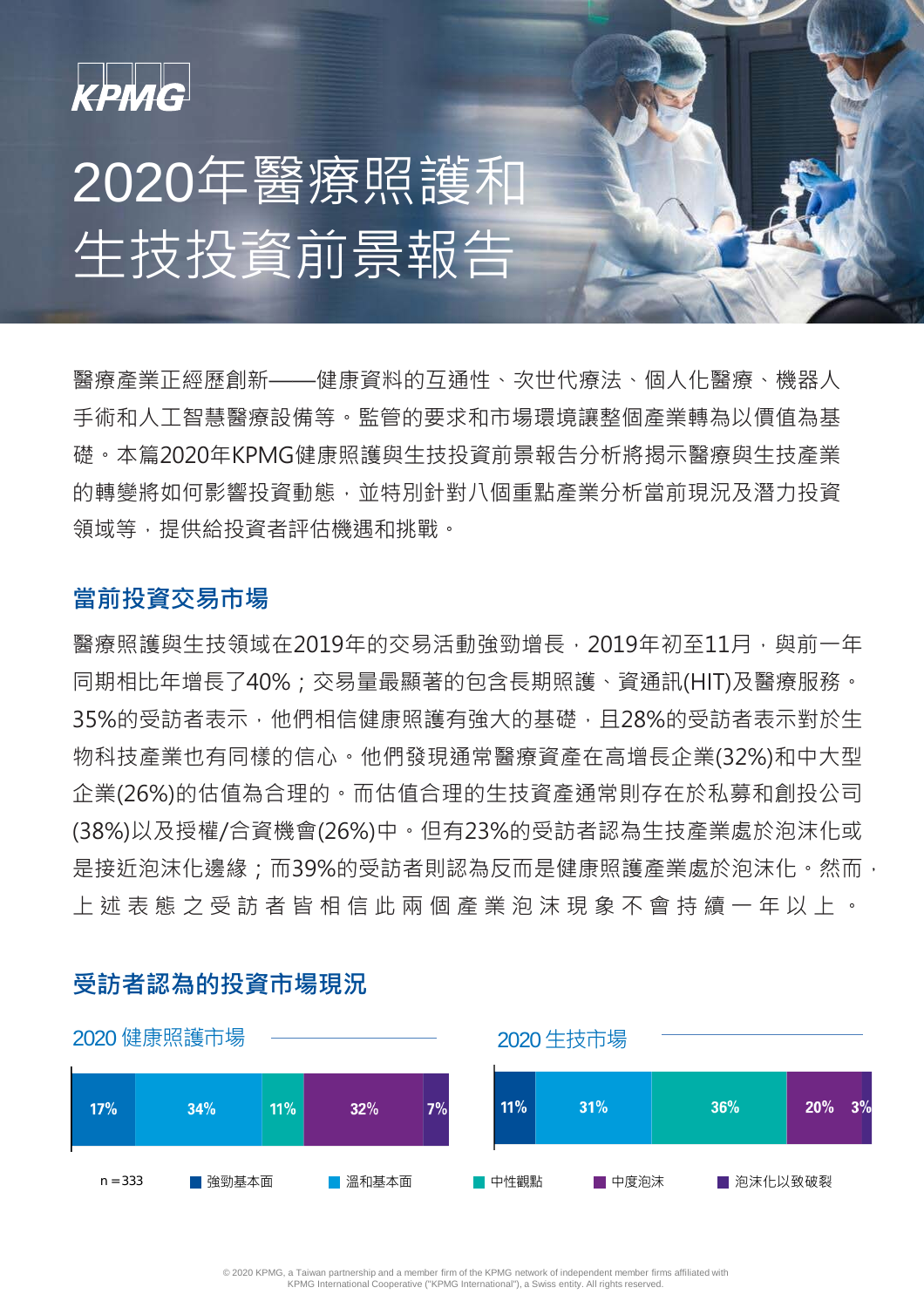## **將八個重點產業分類於三大產業類型**

| 技術創新者                                                                           | 產業整合者                                                                                                                    | 基礎提供者                                                            |
|---------------------------------------------------------------------------------|--------------------------------------------------------------------------------------------------------------------------|------------------------------------------------------------------|
| (The Innovators)                                                                | (The Consolidators)                                                                                                      | (The Foundation)                                                 |
| • 醫療資通訊(Health IT)、<br>• 製藥及生技(Pharma & Biotech)、<br> • 醫療器材產業(Medical devices) | • 居家及安寧照護(Home health and<br>hospice)<br>• 醫療人士執業(Physicians, Dental<br>and Rehab Practice)<br>• 行為醫療(Behavioral health) | 管理性照護(Managed<br>care)<br>醫療服務體系(Hospital<br>and health systems) |

### **潛在投資重點及注意事項 (依產業)**

### 図 **技術創新者**

以下歸類於技術創新者之產業不斷追求創新以優化病患體驗及整體治療結果。



### **醫療資通訊(Health IT)**

電子病歷中患者資料的互通性,對慢性病患者的照護協調越來越重要,優化電 子健康紀錄(EHR)系統和將資料移動到雲端上是關鍵, 69%的受訪者認為更好的 互通性和更多的應用程式操作介面將增加對HIT的投資。 健康的社會決定因素(SDOH)數據如加進EHR系統中,能改善健康並降低成本, 透過更早投資SDOH策略,協助人們改善住宿、運動、心理健康的支持和負擔醫 療的能力。



### **製藥及生技(Pharma & Biotech)**

製藥行業的創新正處於歷史最高水準,製藥企業紛紛將非專利的暢銷藥物替換 為更加注重個性化醫療和基於核酸的癌症和罕見疾病治療技術。85%的受訪者 表示,為創新買單可能會增加對製藥行業的<mark>投資。</mark> 罕見疾病及癌症新藥越趨增加,2019年,共有58宗細胞/基因治療交易,17宗 完全收購,到2020年,這一數字可能還會增加。

# **醫療器材產業(Medical devices)**



- 在診斷方面, 人們一直在尋求一種低侵入性和非侵入性的技術。如, 生物科 技公司(Bio Techne)以2.5億美元現金與未來3.25億美元的研發合作條件方案 收購了Exosome Diagnostics公司,該公司開發了一種用於前列腺癌診斷的 液體活檢/清潔尿液,該產品的關鍵價值主張是避免不必要的前列腺活檢。
- 機器人手術市場吸引了大量並購興趣,買家在新平臺上的投資超過60億美元。 • 人工智慧已經開始用於臨床決策支持、預測分析和慢性病管理。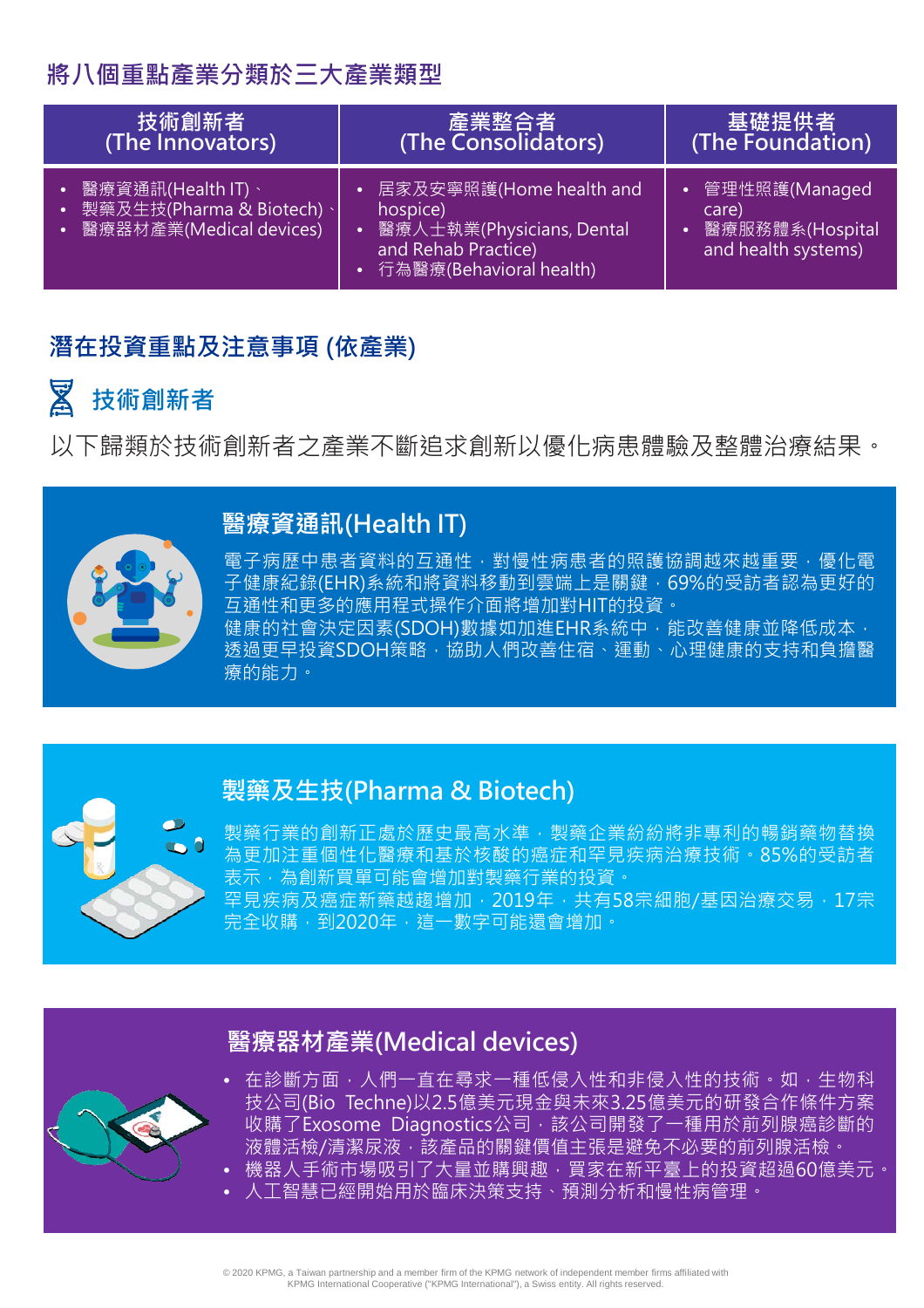

### 図 **產業整合者**

以下歸類於產業整合者之產業正在運用整併,以獲得競爭優勢,實現規模經 濟,並更好地滿足整個照護系統中病人的需求。

### **居家及安寧照護(Home health and hospice)**

投資者應試著藉由投資居家健康服務供應商,以進入病患健康及保健的領域 依據檢傷急迫度分級量表(acuity scale)來區分,較不急迫方面,提供居家照 護的供應商將會持續增長;而較急迫的層面,建議應考慮提供更緊急之居家 治療服務如透析、輸液治療、高壓氧治療、靜脈注射多重藥物等。有48%的 受訪者相信這個產業將會因併購而持續增長, 另外, 因現代人追求安寧善終 居家安寧臨終服務成為新的趨勢。



# **醫療人士執業(Physicians, Dental and Rehab Practice)**

• 優化企業- 一些已建立的平臺由於缺乏一體化受到挑戰,仍以分散的方式運作。 因此,平臺所有者整無法運用規模來增加效率和降低風險因而影響企業的估 值。相比之下,投資者應該關注願意為了效率和規模而整合後台辦公記帳、 電子病歷等資源的平臺。成功的平臺也有不同的醫生招聘和薪酬策略,以幫 助管理供應商的更替。



### **行為醫療(Behavioral health)**

- 鴉片類藥物成癮治療中心- 據美國衛生與公共服務部(HHS)統計, 2016年至 2019年間, 美國接受鴉片類藥物成癮藥物輔助治療的人數增加了38%, 從約 92.1萬人增至127萬人。由於有需要的病人人數不斷增加,且有費用報銷的保 。<br><u>證,這個專業領域仍是一個非常有吸引力的投資標的。</u>
- 精神健康診療-根據美國藥物使用和健康調查, 2018年有920萬美國成年人經 歷精神疾病和藥物濫用障礙之苦。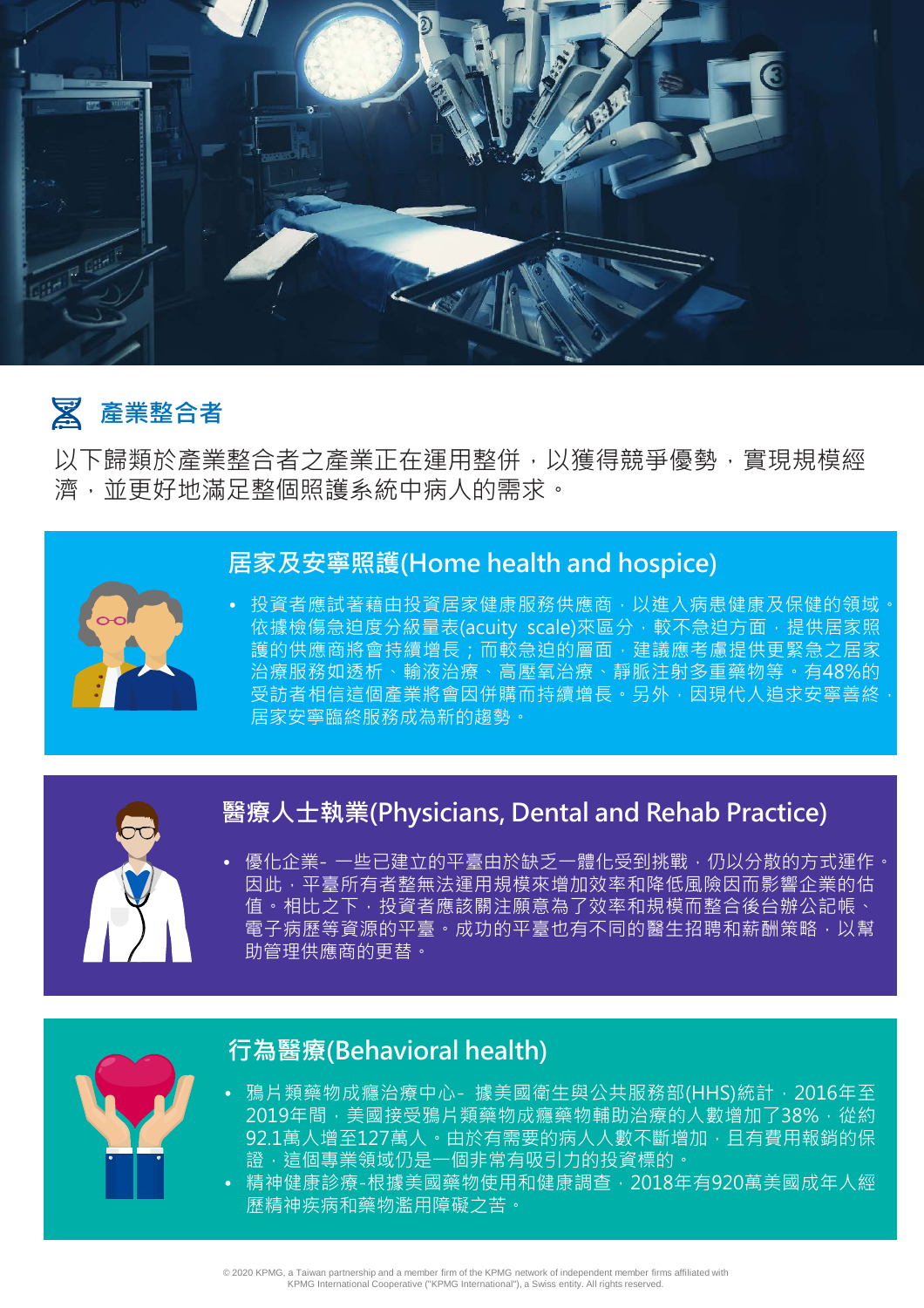

作為醫療行業的支柱,醫院和管理式護理部門仍在尋求非典型的合作夥伴關 係,並改變醫療服務和醫療計書,以滿足嬰兒潮一代日益高齡化的需求。



## **管理性照護(Managed care)**

美國聯邦醫療保險Medicare Advantage的強化-隨著嬰兒潮一代不斷步入退休 年齡,每天都有超過1萬名美國人加入醫療保險體系,預計到2030年還將繼續 如此。聯邦醫療保險(MA)計畫現在覆蓋了34%的醫療保險參保者, 即2200萬 人,該計畫預計在未來幾年將覆蓋50%的醫療保險受益人。隨著美國醫療保險 和醫療補助服務中心(CMS)為管理福利和新服務(如居家協助、遠端醫療、遠端 治療等),提供靈活性的機會,MA保險的受歡迎程度持續增加中。



### **醫療服務體系(Hospital and health systems)**

典型的合夥關係- 醫院不斷發展的業務模式包括廣泛的合夥關係和合作。例如, 營利性醫院和學術醫療中心之間的聯合經營數量不斷地增加。另一種趨勢是 醫院合作以解決、降低藥品成本。如醫療服務體系所成立學名藥公司,為了 確保學名藥的供應鏈更加穩固且同時為患者及醫院節省醫療成本。



© 2020 KPMG, a Taiwan partnership and a member firm of the KPMG network of independent member firms affiliated with KPMG International Cooperative ("KPMG International"), a Swiss entity. All rights reserved.